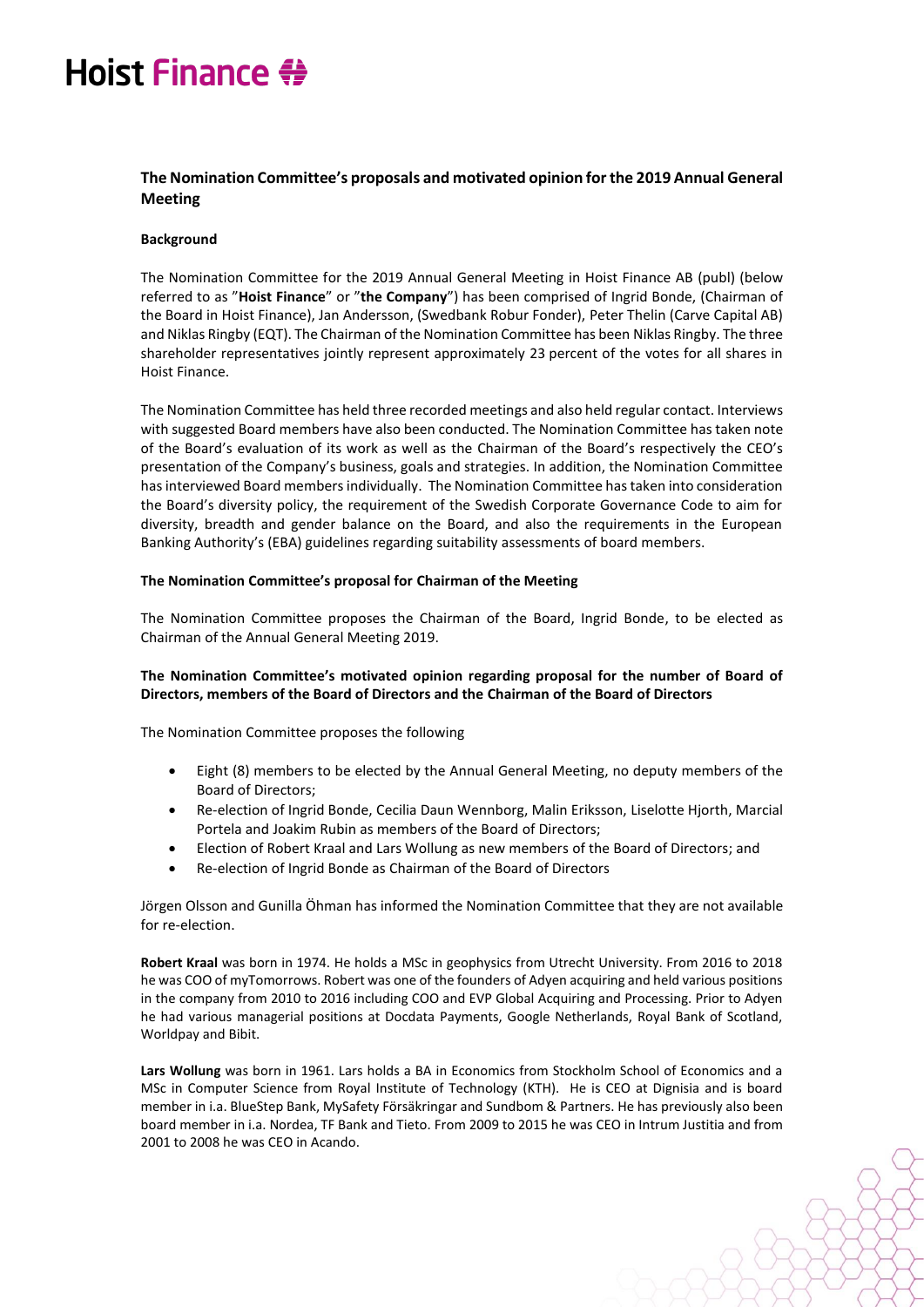### Hoist Finance #

The Nomination Committee has reviewed and discussed the size and composition of the Board as well as the business of the Hoist Finance Group. The Nomination Committee is of the opinion that the Board of Directors is functioning well and that the work of the Board of Directors is conducted efficiently. However, the Nomination Committee also recognizes that the Board of Directors needs to be further strengthened within the fields of digitalisation and operational excellence.

Robert Kraal has demonstrated experience from digitalisation and the online payment industry. Lars Wollung has extensive experience from the financial industry, debt collection and business development. It is the opinion of the Nomination Committee that the proposed election of the new Board members will bring valuable experience and knowledge to the Board of Directors.

With regards to the Company's goals and strategies, future direction and other relevant circumstances, the Nomination Committee believes that the proposed members together represent the experience, knowledge and competence required in order to continue to lead and develop the Company. The Nomination Committee has also made the assessment that all of the proposed Board members have the disposable time that is required to fulfill the assignment as a member of the Board of Directors in Hoist Finance.

The Nomination Committee's proposal means that the Board will compose of four (4) women and four (4) men. Both strive for equality between genders as well as diversity and breadth concerning the Board of Directors' competence, age, experience and background has been considered.

The Nomination Committee's proposal for composition of the Board of Directors also meets the requirements of the Swedish Code of Corporate Governance for independent members of the Board of Directors. All proposed Board members are regarded as independent in relation to the Company, executive management and major shareholders.

A presentation of the persons proposed to be elected and re-elected as Board members will be available at the Company's website, [www.hoistfinance.com.](http://www.hoistfinance.com/)

#### **The Nomination Committee's proposal regarding remuneration to the Board of Directors and the Chairman of the Board of Directors**

The Nomination Committee has evaluated the level of the remuneration to the Board of Directors and as a market adjustment proposes an increase of the Board fees. The proposed increase for the Chairman of the Investment Committee and for the Chairman of the Risk and Audit Committee is motivated by the increased workload. No change is proposed as regards the fees for work in the Remuneration Committee or for members of the Investment Committee and the Risk and Audit Committee. Remuneration to the Board of Directors is proposed as follows:

Chairman of the Board of Directors: SEK 1.475.000 Member of the Board of Directors: SEK 490.000 Chairman of the Risk- and Audit Committee: SEK 200.000 Member of the Risk and Audit Committee SEK 125.000 Chairman of the Remuneration Committee: SEK 50.000 Member of the Remuneration Committee: SEK 50.000 Chairman of the Investment Committee: SEK 175.000 Member of the Investment Committee: SEK 100.000

#### **The Nomination Committee's proposal for auditors and remuneration to auditors**

The Nomination Committee proposes, in accordance with the recommendation from the Board's Risk and Audit Committee, re-election of KPMG AB as auditor until the end of the Annual General Meeting 2020.